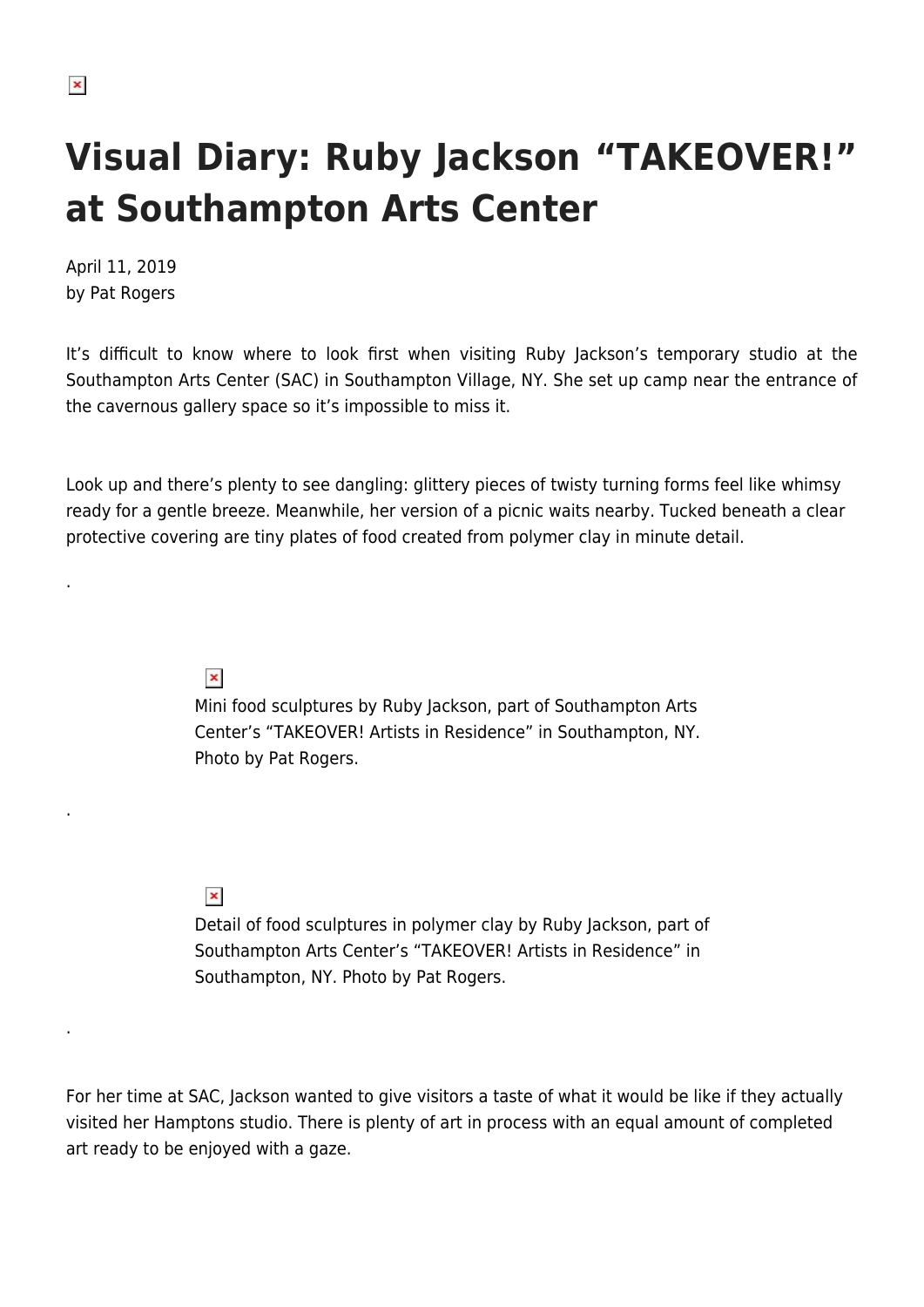These days, Jackson is focuses on art that is lighthearted and brings joy to the world. "Life is short," she said. "At this point, I want to make work that makes me happy and may bring happiness to others."

The art suspended on strings is a perfect example. Made from colorful contortions of colored glue, each pieces dries into unexpected shapes and then is combined in intriguing ways, Jackson explained. Surprising, the suspended art is designed to be viewed from the bottom up to mimic the sensation of swimming underwater and gazing upward or perhaps lying on the grass and looking at clouds hovering in blue sky. The colorful hammock helps encourage this discovery and adds another fun touch to her artist studio.

#### $\pmb{\times}$

.

Ruby Jackson at Southampton Art Center's "TAKEOVER! Artists in Residency" in Southampton, NY. Photo by Pat Rogers.

There is a serious side to her suspended artworks. Forms in white are meant to represent coral that has died and becomes stripped of its color. Still beautiful, the contrast is a subtle reminder of the way dark moments are infused with light ones. The series continues her interest in the beauty found in the sea and the richness of underwater life she experienced while snorkeling in the Caribbean, Belize, Jamaica and other locales.

During her residency at SAC, Jackson has focused on making new forms from glue that is both colorful and whimsical which is easy for visitors to enjoy. It also allows a way into her art process, developed after her accidental discovery that dried glue creates interesting free form shapes that gave rise to creating interesting forms and combinations in her art.

Her airy sculptures of glue are paired with series and art selections from her past. Installed on the wall are collages made from colorful rolled paper. Nearby, is a display of miniature sculptures made from polymer clay.

#### $\pmb{\times}$

Paper sculptures by Ruby Jackson, part of Southampton Arts Center's "TAKEOVER! Artists in Residency" in Southampton, NY. Photo by Pat Rogers.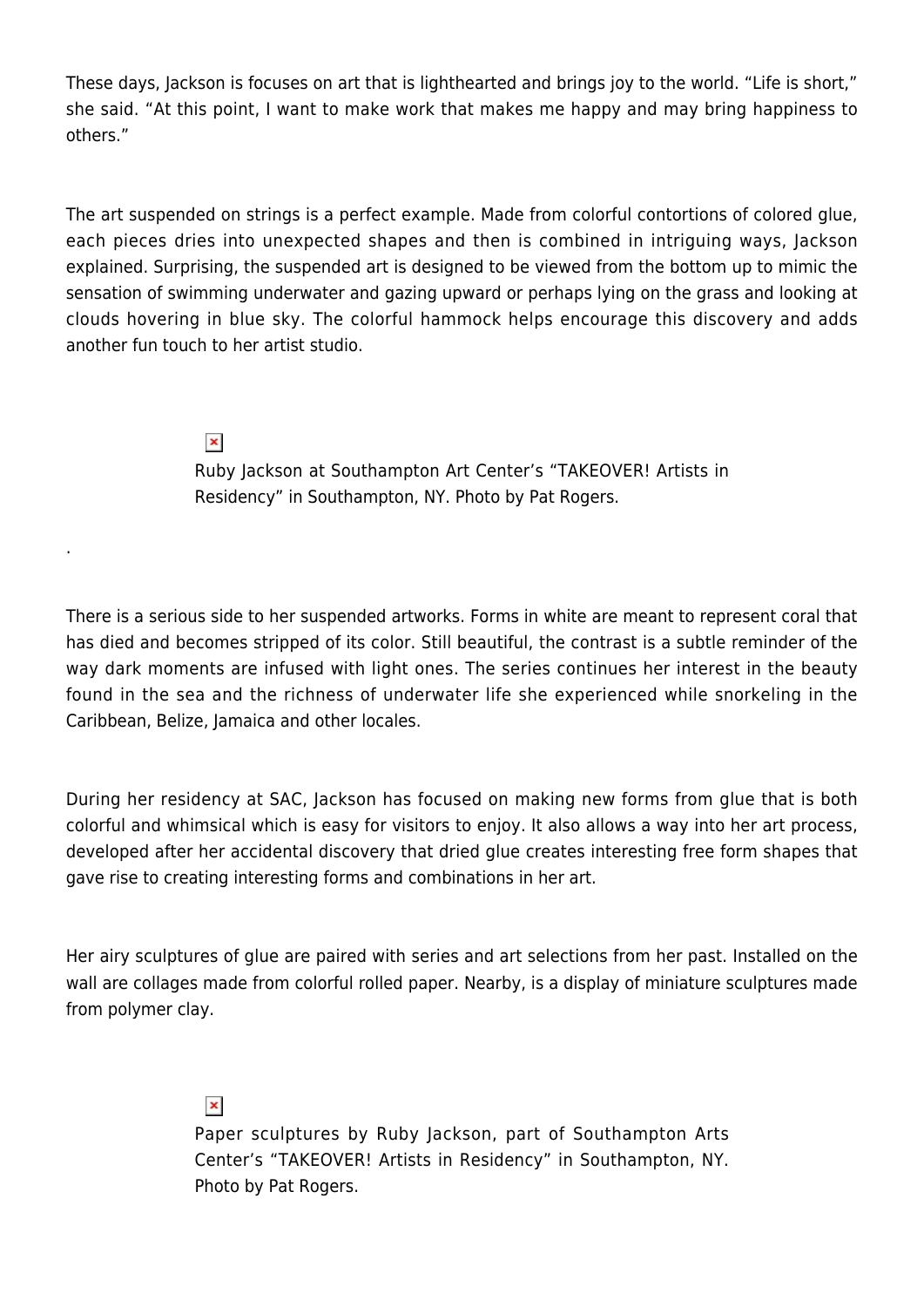Jackson reached back into her own art history to present White Tower, a white sculpture that was formally installed in the window of Tiffany's in New York City during her early days as an artist. The retail space was a revered one as it was a competitive showcase for selected emerging artists. In turn, the exhibition space featured art by Andy Warhol, Jasper Johns and Rauschenberg, Jackson said.

Viewing the intriguing shapes of White Tower, it's easy to see Jackson's continual commitment to form and they way she pushes materials to their limits as part of her art practice.

 $\pmb{\times}$ 

.

.

.

.

.

"White Tower" by Ruby Jackson is on view in Southampton Arts Center's exhibition "TAKEOVER! Artists in Residence" in Southampton, NY.

In addition to her art and process, there's plenty of laughter to be had during a visit with Jackson. Among the intriguing art, Jackson is quick to offer easy conversation, allowing visitors can gain a studied look into her art making practice: one that spans decades.

 $\pmb{\times}$ 

Artist Ruby Jackson chats with visitors during open hours at Southampton Arts Center's "TAKEOVER! Artists in Residence" in Southampton, NY. Photo by Pat Rogers.